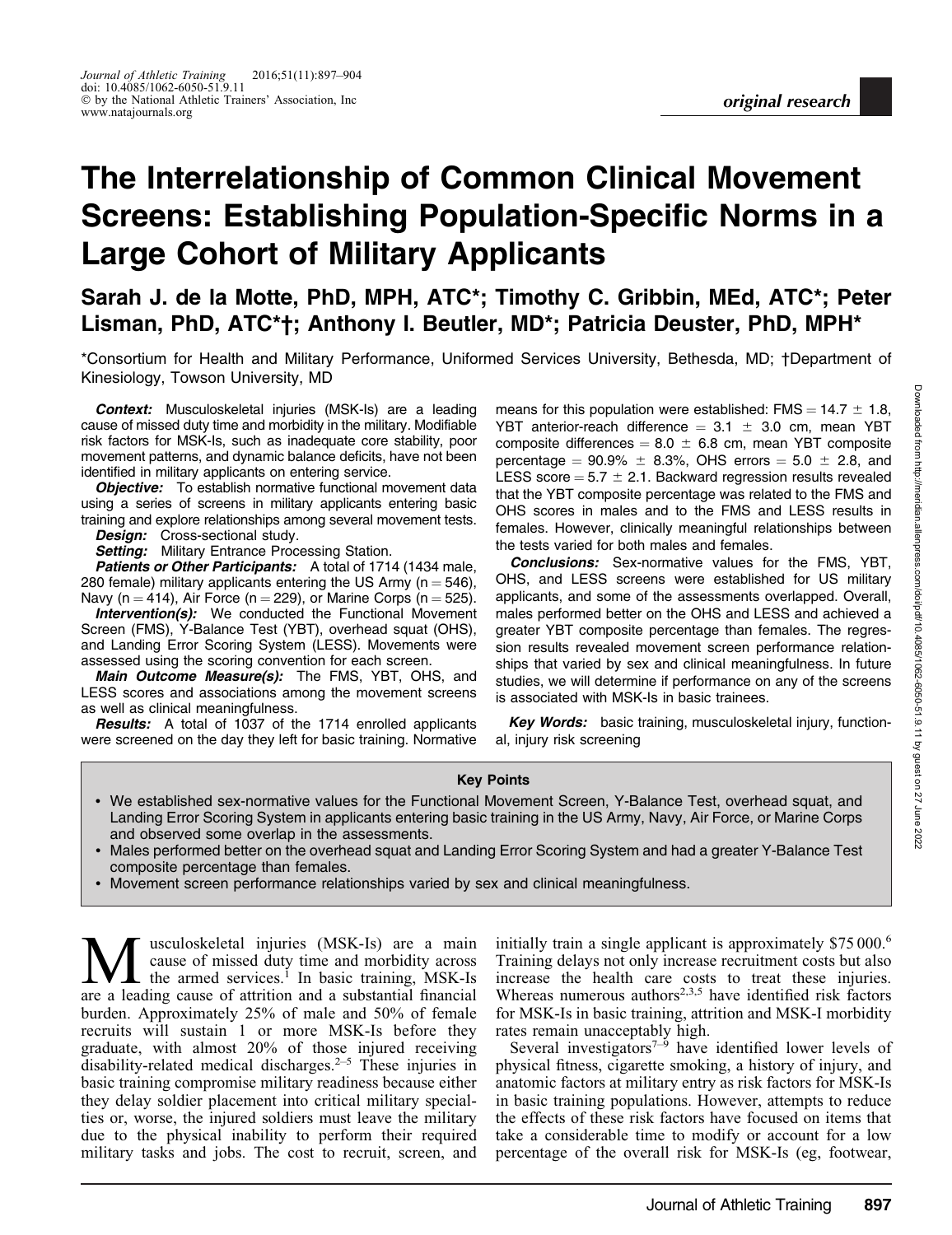Table 1. Total Number of Enrolled Participants by Branch of Service and Sex

|                          |                                   |                  | Sex of Enrollees   |  |  |  |
|--------------------------|-----------------------------------|------------------|--------------------|--|--|--|
| <b>Branch of Service</b> | <b>Total Enrollees</b><br>No. (%) | Males<br>No. (%) | Females<br>No. (%) |  |  |  |
| Army                     | 546 (32)                          | 449 (82)         | 97 (18)            |  |  |  |
| Navy                     | 414 (24)                          | 324 (78)         | 90(22)             |  |  |  |
| Air Force                | 229 (13)                          | 192 (84)         | 37(16)             |  |  |  |
| Marine Corps             | 525 (31)                          | 469 (89)         | 56 (11)            |  |  |  |
| Total                    | 1714 (100)                        | 1434 (84)        | 280 (16)           |  |  |  |

baseline physical fitness, total run mileage, segregating by running ability).<sup>10–12</sup> In addition, most injury-reduction attempts in the basic trainee population have been conducted after applicants have been accepted into service to begin rigorous training regimes. Only Niebuhr et  $al<sup>13</sup>$ investigated injury risk factors before basic training. They used a 5-minute step test to assess cardiovascular fitness and motivation and reported that performance on the Assessment of Recruit Motivation and Strength test was related to the risk of MSK-Is during the first 90 days of service<sup>14</sup> and attrition within the first 180 days of service.<sup>13</sup>

Whereas the results from the Assessment of Recruit Motivation and Strength study are promising, we are unaware of published research that addresses other modifiable risk factors in basic trainees, such as inadequate core stability, poor movement patterns, and dynamic balance deficits, which have been found to predict MSK-Is in athletic and military populations.<sup>15–17</sup> Military applicants currently undergo several examinations at a Military Entrance Processing Station (MEPS) before being deemed physically fit to begin basic training. The examinations include a physical history and several orthopaedic tests to identify preexisting musculoskeletal conditions that may preclude applicants from entering the military but do not specifically assess the modifiable risk factors previously tied to increased injury risk, including functional movement, balance, and cardiovascular fitness. These deficits are easily and reliably identified by several easy-to-perform clinical movement screens; therefore, if these screens predict MSK-Is during basic training, preventive measures could be implemented before training begins, and the burden of MSK-Is could ultimately be decreased.

The Military Entrance Processing Screen to Assess Risk of Training (MEPSTART) was developed to address this gap in the literature. It was initiated to identify these modifiable MSK-I risk factors using clinical movement screening tools and subsequently following participants through basic training to track outcomes in a large cohort of military applicants; tracking started the day they shipped to basic training. Therefore, the purpose of our study was to establish normative functional movement data for military applicants entering basic training in the US Army, Navy, Air Force, and Marine Corps. In addition, we explored the relationships among the movement tests and examined how these relationships, if different and meaningful, could affect our ultimate goal of developing a sensitive and specific test battery for predicting the risk for MSK-Is in basic trainees. This study is the first in a series to explore MEPSTART outcome measures, including analyses of movement test

Table 2. Participant Demographics

|                 | Sex, Mean $\pm$ SD   |                       |  |  |  |  |
|-----------------|----------------------|-----------------------|--|--|--|--|
| Characteristic  | Males ( $n = 1434$ ) | Females ( $n = 280$ ) |  |  |  |  |
| Age, y          | $20.8 \pm 3.0$       | $20.9 \pm 3.2$        |  |  |  |  |
| Height, cm      | $176.4 \pm 7.2$      | $162.7 \pm 6.9$       |  |  |  |  |
| Mass, kg        | $75.7 \pm 11.4$      | $60.5 \pm 7.9$        |  |  |  |  |
| Body mass index | $24.3 \pm 3.1$       | $22.9 \pm 2.5$        |  |  |  |  |

scoring criteria, basic-training injury outcomes, and the ability of MEPSTART to predict injury during basic training.

# METHODS

## Study Design and Participants

The MEPSTART is a prospective cohort study. Applicants cleared to begin basic training between February 2013 and December 2014 in an active-duty component of the US Army, Navy, Air Force, and Marine Corps were recruited at the Baltimore, Maryland, MEPS on the day of entry into military service. Table 1 presents the sex and service distribution of participants who volunteered: a total of 1714 (1434 males, 280 females) entering the US Army ( $n = 546$ ), Navy (n = 414), Air Force (n = 229), or Marine Corps (n = 525). The baseline demographics for this cohort are provided in Table 2. Given circumstances beyond our control, 677 enrolled participants were unavailable to report for movement screening. Therefore, we present our findings from a total of 1037 participants who were at least partially screened on 1 or more tests. Civilian study staff (P.L. and a nonauthor) thoroughly briefed potential participants about the project, including benefits and risks. All participants provided written informed consent and signed Health Insurance Portability and Accountability Act authorization forms to permit our use of protected health information for research. The study was approved by the US Military Entrance Processing Command and the Institutional Review Board of the Uniformed Services University of the Health Sciences.

# Procedures

After completing the final medical examination required for entry into service, participants reported to a separate room within the MEPS facility and completed a brief behavioral and MSK-I history questionnaire before performing MEPSTART functional movement testing procedures. Several testers (P.L. and 2 nonauthors) processed applicants through the test battery in a timely manner. We chose each clinical movement screen based on a thorough literature review for risk-factor identification, recommendations from subject-matter experts, and ease of implementation in a fast-moving environment. All testers received formalized training in the movement screens and were Functional Movement Screen (FMS) certified.

Functional Movement Screen. The FMS comprises 7 tests (shoulder mobility, deep squat, in-line lunge, hurdle step, push-up, supine active straight-leg raise, and rotary stability) used to assess functional movement patterns.<sup>18,19</sup> Each component is scored on a scale from 0 to 3 points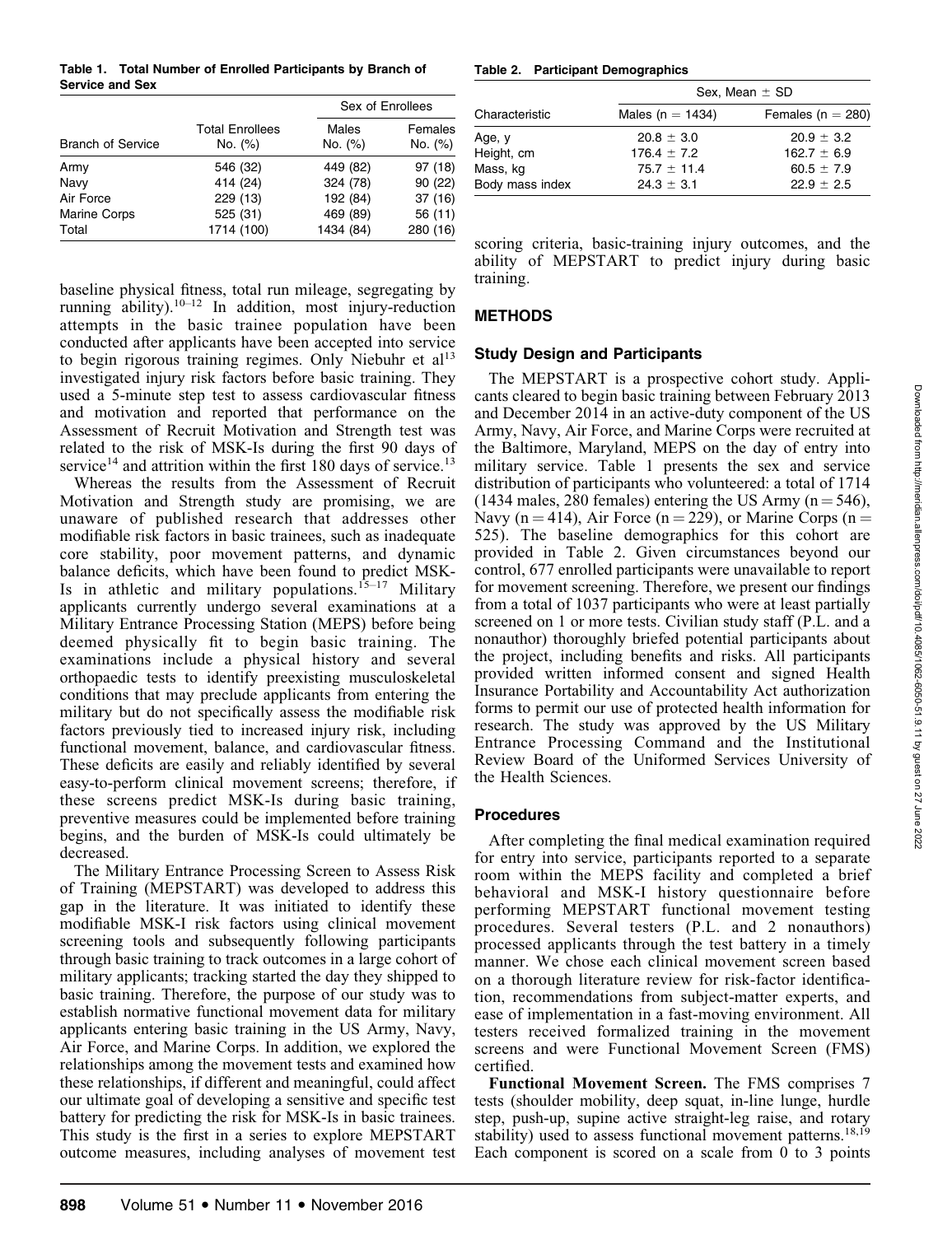

Figure. Overhead squat from A, anterior, B, lateral, and C, posterior views.

based on movement quality and the presence of pain. Unrestricted and pain-free completion of each test receives a score of 3, and pain with movement is scored 0. Total scores for all components range from 0 to 21 points. Detailed methods of FMS testing have been described.<sup>20</sup>

Y-Balance Test. The Y-Balance Test (YBT) is a dynamic balance assessment requiring participants to maintain a single-legged stance while using the opposite foot to push a reach indicator box as far as possible. Lower extremity length of participants was measured in supine position from the anterior-superior iliac spine to the tip of the medial malleolus. Oral instructions were given, and participants practiced 4 trials on each limb in 3 directions (anterior, posteromedial [PM], and posterolateral [PL] relative to the stance limb) to minimize the influence of a learning effect. Recorded trials were completed after a brief rest, with the maximum of the 3 trials in each direction and for each limb used for analyses. Testing procedures followed those described by Plisky et al.<sup>21</sup> For this study, the 3 YBT components shown to predict injury were used: anterior-reach difference (YBT-Adiff), composite difference (YBT-Comp diff), and normalized composite percentage (YBT-Comp%).<sup>16,22</sup>

Overhead Squat. The overhead squat (OHS) test is a new movement assessment that has been adapted from the methods recommended by the National Academy of Sports Medicine<sup>23</sup> and identifies movement compensations at the shoulder, trunk, hip, knee, and ankle during performance of a double-legged squat (Figure). Different from the FMS deep squat, participants are instructed to slowly squat down as deep as they can (or to roughly the height of a chair) 3 times while barefoot with their upper extremities extended straight and palms facing forward. Movement compensations are scored on a 3-point ordinal scale (0 to 2) from the anterior and posterior perspectives and on a 2 point ordinal scale (0 to 1) from a lateral viewpoint. Total scores range from 0 to 14, with 0 indicating *completion of* the OHS without any movement compensation.

Landing Error Scoring System. The Landing Error Scoring System (LESS) is a reliable clinical movement analysis tool that has been validated against jump-landing biomechanics and has good interrater (intraclass correlation coefficient  $[2,1] = 0.84$ , SEM = 0.71) and intrarater (intraclass correlation coefficient  $[2,1] = 0.91$ , SEM = 0.42) reliability. $24$  The jump-landing task was completed according to the procedures of Padua et al.<sup>24</sup> However, given that the LESS has a suspected ceiling effect, $25$  we added several error items, which expanded the LESS from 17 to 22 total items. The average LESS score from the 3 trials was used for analysis.

## Statistical Analysis

Descriptive statistics, including means and standard deviations, were calculated for all MEPSTART components. For each subsample, separate sex-specific, hierarchical, stepwise, backward regression analyses were conducted for each MEPSTART screening test using data from each set of movement screens. The YBT calculations were treated as independent of one another, so potential explanatory variables included the FMS composite score, YBT-Adiff, YBT-Comp diff, YBT-Comp%, and OHS and LESS scores. A P value of .05 or less was required to enter the model, and a P value of .06 or greater was grounds for removal. Multicollinearity among variables was assessed by checking variance inflation factors greater than 10. Because of the large number of explanatory variables being evaluated, we first examined Pearson product moment correlations by sex and considered only those with P values of .05 or less for entry into the sex-specific regression models. Finally, to determine the clinical relevance and efficacy of the regression findings, Cohen  $f<sup>2</sup>$  effect sizes were calculated and categorized as *large* ( $\geq$ 0.35), medium  $(0.15-0.34)$ , or *small*  $(0.02-0.14)$ . Given the exploratory nature of the study, effect sizes equal to or greater than 0.15 were considered clinically relevant.<sup>26</sup> All statistical analyses were performed using SPSS software (version 22.0; IBM Corp, Armonk, NY).

# RESULTS

# Descriptive Analyses

The mean scores of males and females for all MEPSTART components are shown in Table 3. Males had greater YBT-Comp% ( $t_{984} = 3.6$ ,  $P < .001$ ) and fewer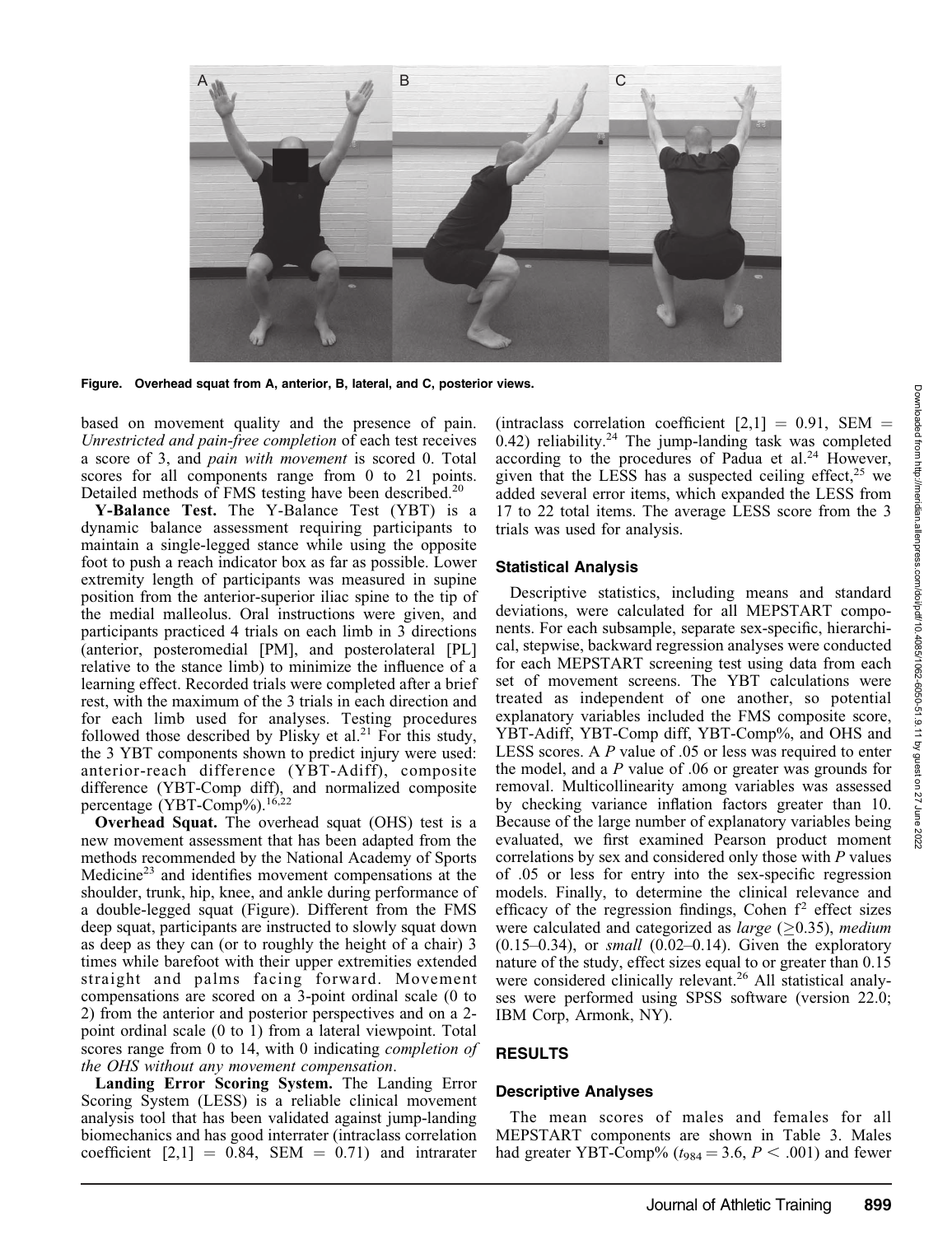|  |  |  |  |  |  |  |  | Table 3. Military Entrance Processing Screen to Assess Risk of Training Component Scores |  |
|--|--|--|--|--|--|--|--|------------------------------------------------------------------------------------------|--|
|--|--|--|--|--|--|--|--|------------------------------------------------------------------------------------------|--|

|                                                                | Mean $\pm$ SD (n)    |                      |                      |  |  |  |  |
|----------------------------------------------------------------|----------------------|----------------------|----------------------|--|--|--|--|
| Movement Screen                                                | Overall              | Males                | Females              |  |  |  |  |
| Functional Movement Screen composite score                     | $14.7 \pm 1.8$ (933) | $14.8 \pm 1.8$ (786) | $14.4 \pm 1.8$ (147) |  |  |  |  |
| Y-Balance Test anterior-reach difference, cm                   | $3.1 \pm 3.0$ (1001) | $3.1 \pm 3.0$ (849)  | $3.0 \pm 2.5$ (152)  |  |  |  |  |
| Y-Balance Test composite percentage, % leg length <sup>a</sup> | $90.9 \pm 8.3$ (984) | $91.3 \pm 8.3$ (837) | $88.7 \pm 7.9$ (147) |  |  |  |  |
| Y-Balance Test composite difference, cm                        | $8.0 \pm 6.8$ (1000) | $8.1 \pm 7.0$ (849)  | $7.4 \pm 5.9$ (151)  |  |  |  |  |
| Overhead squat score, errors <sup>a</sup>                      | $5.0 \pm 2.8$ (958)  | $4.9 \pm 2.8$ (811)  | $5.9 \pm 2.7$ (147)  |  |  |  |  |
| Landing Error Scoring System score, errors <sup>a</sup>        | $5.7 \pm 2.1$ (521)  | $5.5 \pm 2.1$ (431)  | $6.5 \pm 1.8$ (90)   |  |  |  |  |

<sup>a</sup> Indicates difference between males and females ( $P < .05$ ).

OHS ( $t_{958} = -3.8$ ,  $P < .001$ ) and LESS ( $t_{397} = -3.8$ ,  $P <$ .001) errors than females.

#### Correlation Analyses

The Pearson product moment correlations among all movement tests for males and females, respectively, are presented in Tables 4 and 5. These correlations revealed that FMS scores were related to YBT-Comp%, OHS score, and LESS score in males and to YBT-Comp%, YBT-Comp diff, and OHS score in females.

## Regression Analyses

The results of the regression analyses are provided in Tables 6 and 7 for males and females, respectively, with each column representing the final model for the test of interest. For the FMS scores of males, only YBT-Comp% and OHS score were retained in the final regression model (adjusted  $R^2 = 0.26$ ,  $P < .001$ ; Table 6, column 1) and explained 26% of the variance in FMS scores. The large effect size (Cohen  $f^2 = 0.35$ ) indicated that this was clinically meaningful, with better performance on the FMS associated with greater YBT-Comp% and fewer OHS errors. For women, only YBT-Comp% was retained in the final regression model for FMS scores, with a medium effect size (adjusted  $R^2 = 0.17$ ,  $P < .001$ ; Table 7, column 1). Better performance on the FMS was associated with a greater YBT-Comp%.

For the YBT-Adiff final regression model, both YBT-Comp diff and OHS scores (both  $P < .001$ ) were retained for males but explained only 8% of the variance in scores (Table 6, column 2). Moreover, the effect size did not reach the clinically meaningful threshold (adjusted  $R^2 = 0.08$ ,  $P <$ 

.001, Cohen  $f^2 = 0.09$ ). For females, YBT-Comp diff was the only variable related to YBT-Adiff, but it explained only 3% of the variance in scores and was not clinically relevant (Table 7, column 2).

Both the FMS and OHS score were retained in the final regression model for YBT-Comp% for males (Table 6, column 3). Greater YBT-Comp% was associated with clinically relevant higher FMS and lower OHS scores. For females, both the FMS and LESS were retained in the final model, with a medium effect size (Cohen  $f^2 = 0.33$ ; Table 7, column 3). A higher YBT-Comp% was associated with better FMS and LESS scores.

When the variable YBT-Comp diff was evaluated, only YBT-Adiff was retained in the final model for males, and only 10% of the variance in scores was explained (Table 6, column 4). The Cohen  $f^2$  effect size was also not clinically meaningful. The final model for females included both the YBT-Adiff and YBT-Comp% (Table 7, column 4). However, only 9% of the variance was explained, and the effect size was low.

For the OHS for males, the final regression model included the FMS, YBT-Comp%, and the LESS score, but together these accounted for only 23% of the variance in OHS scores (Table 6, column 5). A lower OHS score was associated with higher FMS scores, greater YBT-Comp%, and lower (better) LESS scores. For females, only the YBT-Comp% was retained, but it was not clinically relevant according to the effect size (Cohen  $f^2 = 0.06$ ; Table 7, column 5).

Finally, the OHS was the only test retained in the final regression model for the LESS in males, but the explained variance and effect size were low (Table 6, column 6). For females, YBT-Comp% was retained in the final model but was not clinically relevant (Table 7, column 6).

| Table 4. Pearson Correlations (r Values) Between the Various Movement Tests for Males |  |  |  |
|---------------------------------------------------------------------------------------|--|--|--|
|                                                                                       |  |  |  |

|                                                                                                                                                                                               |                                                         |                                                   | Y-Balance Test                                     |                                                                               |                                                                                                  | Landing Error<br><b>Scoring System</b><br>Score                                                                                     |  |
|-----------------------------------------------------------------------------------------------------------------------------------------------------------------------------------------------|---------------------------------------------------------|---------------------------------------------------|----------------------------------------------------|-------------------------------------------------------------------------------|--------------------------------------------------------------------------------------------------|-------------------------------------------------------------------------------------------------------------------------------------|--|
| <b>Movement Screen</b>                                                                                                                                                                        | Functional<br>Movement Screen<br><b>Composite Score</b> | Anterior-Reach<br>Right-Left<br><b>Difference</b> | Composite<br>Percentage                            | Composite<br><b>Difference</b>                                                | Overhead<br><b>Squat Score</b>                                                                   |                                                                                                                                     |  |
| <b>Functional Movement Screen</b><br>composite score<br>Anterior-reach difference<br>Y-Balance Test composite<br>percentage<br>Y-Balance Test composite<br>difference<br>Overhead squat score |                                                         | Not correlated <sup>a</sup>                       | 0.40 ( $P < .001$ )<br>Not correlated <sup>a</sup> | Not correlated <sup>a</sup><br>0.32 (P < .001)<br>Not correlated <sup>a</sup> | $-0.43$ ( $P < .001$ )<br>$0.08 (P=.03)$<br>$-0.32$ (P $< .001$ )<br>Not correlated <sup>a</sup> | $-0.13$ (P = .03)<br>Not correlated <sup>a</sup><br>Not correlated <sup>a</sup><br>Not correlated <sup>a</sup><br>$0.19 (P = .001)$ |  |
| <b>Landing Error Scoring System</b><br>score<br>$^{\circ}P > .05$ .                                                                                                                           |                                                         |                                                   |                                                    |                                                                               |                                                                                                  |                                                                                                                                     |  |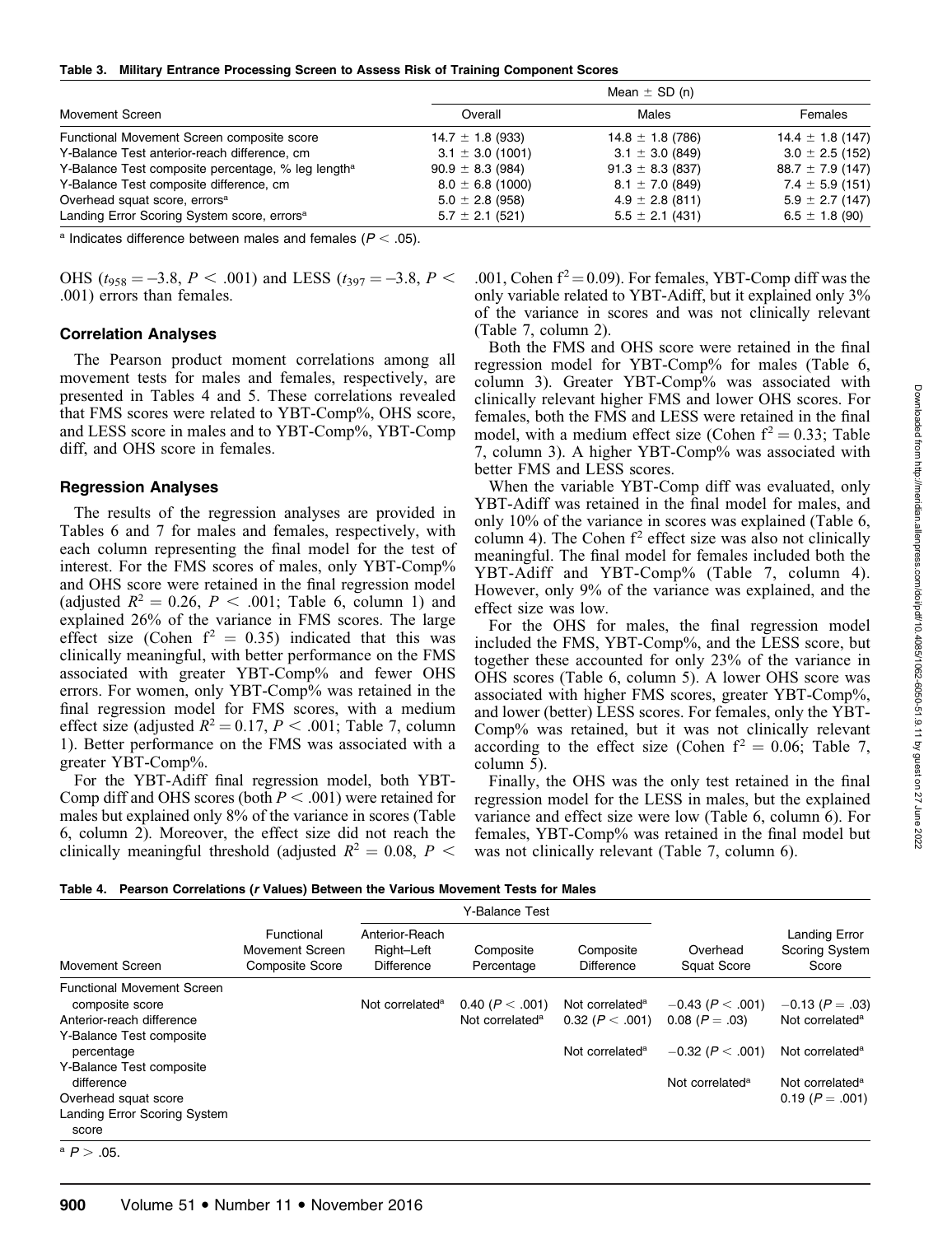|  | Table 5. Pearson Correlations (r Values) Between the Various Movement Tests for Females |  |  |  |  |  |  |
|--|-----------------------------------------------------------------------------------------|--|--|--|--|--|--|
|--|-----------------------------------------------------------------------------------------|--|--|--|--|--|--|

|                                                                                                                                                                                               |                                                         |                                                   | Y-Balance Test                                     |                                |                                                                                                                                                                                  |                                                                                                                          |  |
|-----------------------------------------------------------------------------------------------------------------------------------------------------------------------------------------------|---------------------------------------------------------|---------------------------------------------------|----------------------------------------------------|--------------------------------|----------------------------------------------------------------------------------------------------------------------------------------------------------------------------------|--------------------------------------------------------------------------------------------------------------------------|--|
| Movement Screen                                                                                                                                                                               | Functional<br>Movement Screen<br><b>Composite Score</b> | Anterior-Reach<br>Right-Left<br><b>Difference</b> | Composite<br>Percentage                            | Composite<br><b>Difference</b> | Overhead<br><b>Squat Score</b>                                                                                                                                                   | <b>Landing Error</b><br><b>Scoring System</b><br>Score                                                                   |  |
| <b>Functional Movement Screen</b><br>composite score<br>Anterior-reach difference<br>Y-Balance Test composite<br>percentage<br>Y-Balance Test composite<br>difference<br>Overhead squat score |                                                         | Not correlated <sup>a</sup>                       | 0.43 ( $P < .001$ )<br>Not correlated <sup>a</sup> |                                | $-0.18$ (P = .03) $-0.27$ (P = .002)<br>0.20 ( $P = .01$ ) Not correlated <sup>a</sup><br>$-0.18$ (P = .03) $-0.25$ (P = .002) $-0.39$ (P = .001)<br>Not correlated <sup>a</sup> | Not correlated <sup>a</sup><br>Not correlated <sup>a</sup><br>Not correlated <sup>a</sup><br>Not correlated <sup>a</sup> |  |
| <b>Landing Error Scoring System</b><br>score                                                                                                                                                  |                                                         |                                                   |                                                    |                                |                                                                                                                                                                                  |                                                                                                                          |  |

 $a \, P > .05$ .

#### **DISCUSSION**

Our primary goal was to provide normative data for a battery of functional movement tests developed to assess core stability, functional movement patterns, and dynamic balance. The screens were performed by applicants who were entering basic training in the US Army, Navy, Air Force, or Marine Corps. In addition, the relationships among these movement screens were explored to identify any potential overlap in risk-factor identification and assist in reducing the array of tests. More than 1000 military applicants were successfully enrolled, and several baseline movement assessments were conducted in this cohort on the day they shipped to basic training. Sex-normative values for the FMS, YBT, OHS, and LESS screens have been established, and we saw some overlap in these assessments. Notably, we are the first, to our knowledge, to evaluate these screens in military applicants before basic training. Overall, male applicants performed better on the OHS and LESS and achieved greater YBT-Comp% than female applicants. Regression results revealed movement screen performance relationships that varied by sex. In future studies, we will examine if performance on any of the screens is associated with increased risk for MSK-Is in military basic trainees.

Several interesting findings emerged from these specific clinical screening tests. First, FMS scores for the males and females in this cohort were 1 to 2 points lower than those reported in other military populations<sup>27,28</sup> and professional football players<sup>29,30</sup> but similar to those reported in several collegiate populations<sup>15</sup> and deploying Marines.<sup>31</sup> According to these studies, as a group, our cohort of applicants entering basic training would be considered high risk, as their mean FMS scores were 14.8 and 14.4 for males and females, respectively. Given that MEPSTART is tracking injuries throughout basic training, population-specific cutoffs for injury risk in this cohort should become available in the future.

Our participants' YBT-Comp% averages were also lower than reported for other military and active populations.<sup>22,27,32</sup> Plisky et al<sup>22</sup> determined that high school basketball players who achieved 94% or less of composite reach on the modified Star Excursion Balance Test (a precursor to the YBT) were more likely to sustain a lower extremity injury during the season. In our study, males

|                          | 1. Functional<br>Movement<br>Screen Composite<br>Score ( $n = 361$ )                                                    | 2. Y-Balance Test<br>Anterior-Reach<br>Difference $(n =$<br>803)                                                   | 3. Y-Balance Test<br>Composite<br>Percentage<br>$(n = 732)$                                                      | 4. Y-Balance Test<br>Composite<br>Difference<br>$(n = 849)$           | 5. Overhead<br>Squat Score<br>$(n = 361)$                                                                                                                                                               | 6. Landing Error<br>Scoring System<br>Score ( $n = 370$ ) |
|--------------------------|-------------------------------------------------------------------------------------------------------------------------|--------------------------------------------------------------------------------------------------------------------|------------------------------------------------------------------------------------------------------------------|-----------------------------------------------------------------------|---------------------------------------------------------------------------------------------------------------------------------------------------------------------------------------------------------|-----------------------------------------------------------|
| Explanatory<br>variables | Y-Balance Test<br>composite<br>$percentage =$<br>0.38 (P < .001)<br>Overhead squat<br>score $= -0.44$ (P)<br>$< .001$ ) | Y-Balance Test<br>composite<br>difference $= 0.28$<br>(P < .001)<br>Overhead squat<br>score = $0.08$ (P<br>$=.01)$ | Functional<br>Movement<br>Screen = $0.40(P)$<br>$< .001$ )<br>Overhead squat<br>score $= -0.30$ (P<br>$< .001$ ) | Y-Balance Test<br>anterior-reach<br>difference $= 0.32$<br>(P < .001) | Functional<br>Movement<br>Screen $=-0.44$<br>(P < .001)<br>Y-Balance Test<br>composite<br>$percentage =$<br>$-0.29$ (P $< .001$ )<br>Landing Error<br>Scoring System<br>score = $0.19(P)$<br>$< .001$ ) | Overhead squat<br>score = $0.18(P)$<br>< .001             |
| Observed $R^2$           | 0.27                                                                                                                    | 0.08                                                                                                               | 0.18                                                                                                             | 0.10                                                                  | 0.23                                                                                                                                                                                                    | 0.03                                                      |
| Adjusted $R^2$           | 0.26                                                                                                                    | 0.08                                                                                                               | 0.18                                                                                                             | 0.10                                                                  | 0.23                                                                                                                                                                                                    | 0.03                                                      |
| $P$ value                | < .001                                                                                                                  | < .001                                                                                                             | < .001                                                                                                           | < .001                                                                | < .001                                                                                                                                                                                                  | .001                                                      |
| Cohen $f2$               | $0.35^{\rm a}$                                                                                                          | 0.09                                                                                                               | 0.22 <sup>b</sup>                                                                                                | 0.11                                                                  | 0.30 <sup>b</sup>                                                                                                                                                                                       | 0.04                                                      |

Table 6. Regression Analyses Representing the Final Model for the Test of Interest for Males Within Each Column

 $a$  Large Cohen  $f^2$  ( $>$ 0.35).

 $b$  Medium Cohen  $f^2$  (0.14–0.34).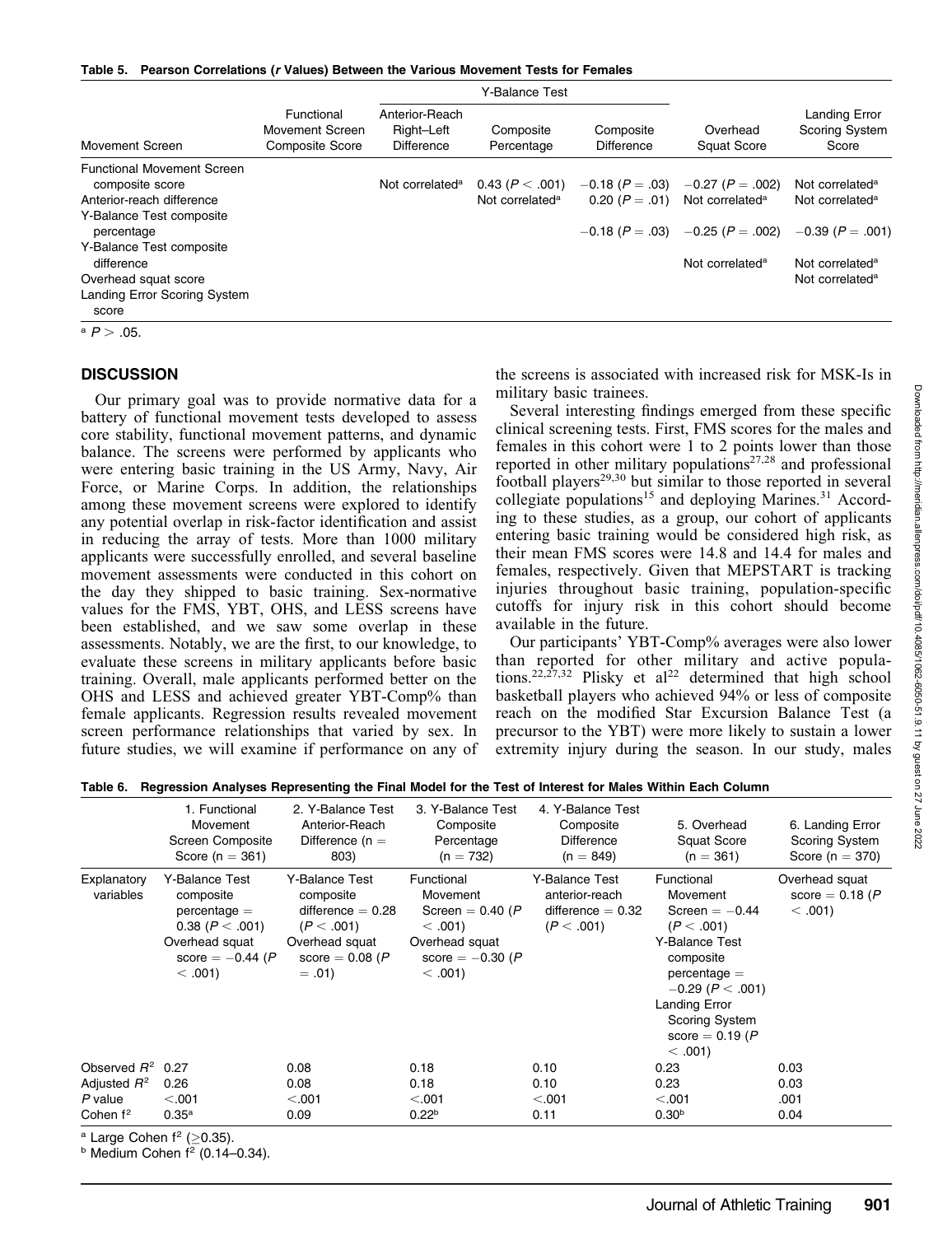|  |  |  | Table 7. Regression Analyses Representing the Final Model for the Test of Interest for Females Within Each Column |  |  |  |  |  |  |  |  |  |  |
|--|--|--|-------------------------------------------------------------------------------------------------------------------|--|--|--|--|--|--|--|--|--|--|
|--|--|--|-------------------------------------------------------------------------------------------------------------------|--|--|--|--|--|--|--|--|--|--|

|                          | 1. Functional<br>Movement Screen<br><b>Composite Score</b><br>$(n = 129)$ | 2. Y-Balance Test<br>Anterior-Reach<br><b>Difference</b><br>$(n = 151)$ | 3. Y-Balance Test<br>Composite<br>Percentage<br>$(n = 74)$                                                                             | 4. Y-Balance Test<br>Composite<br><b>Difference</b><br>$(n = 136)$                                                                          | 5. Overhead Squat<br>Score ( $n = 130$ )                            | 6. Landing Error<br><b>Scoring System</b><br>Score ( $n = 84$ )     |
|--------------------------|---------------------------------------------------------------------------|-------------------------------------------------------------------------|----------------------------------------------------------------------------------------------------------------------------------------|---------------------------------------------------------------------------------------------------------------------------------------------|---------------------------------------------------------------------|---------------------------------------------------------------------|
| Explanatory<br>variables | Y-Balance Test<br>composite<br>$percentage =$<br>0.42 ( $P < .001$ )      | Y-Balance Test<br>composite<br>difference $= 0.20$<br>$(P=.007)$        | Functional<br>Movement<br>Screen = $0.41(P)$<br>$< .001$ )<br>Landing Error<br><b>Scoring System</b><br>score $= -0.32$ (P<br>$=.003)$ | Y-Balance Test<br>anterior-reach<br>difference $= 0.25$<br>$(P=.002)$<br>Y-Balance Test<br>composite<br>$percentage =$<br>$-0.18$ (P = .02) | Y-Balance Test<br>composite<br>$percentage =$<br>$-0.24$ (P = .003) | Y-Balance Test<br>composite<br>$percentage =$<br>$-0.32$ (P = .002) |
| Observed $R^2$           | 0.18                                                                      | 0.04                                                                    | 0.25                                                                                                                                   | 0.10                                                                                                                                        | 0.06                                                                | 0.10                                                                |
| Adjusted $R^2$           | 0.17                                                                      | 0.03                                                                    | 0.23                                                                                                                                   | 0.09                                                                                                                                        | 0.05                                                                | 0.09                                                                |
| $P$ value                | < .001                                                                    | .01                                                                     | < .001                                                                                                                                 | .001                                                                                                                                        | .005                                                                | .003                                                                |
| Cohen $f^2$              | $0.22^{\rm a}$                                                            | 0.04                                                                    | 0.33a                                                                                                                                  | 0.11                                                                                                                                        | 0.06                                                                | 0.11                                                                |

 $a$  Medium Cohen  $f^2$  (0.14–0.34).

reached only 91.3% and females only 88.7% of leg length, values that are much lower than the 103% and 98% of leg length reported for male and female high school basketball players, respectively.<sup>22</sup> The YBT-Adiff values in our group were similar to previously reported values in similarly aged populations.16,33

The OHS is a valid indicator of lower extremity biomechanics,<sup>34</sup> specifically medial knee displacement. However, kinematic differences have been noted between males and females when they perform the OHS.<sup>35</sup> To our knowledge, no other researchers have presented normative data for this functional movement assessment, so interpretation of error scores is difficult. Interestingly, males performed the test with fewer errors than females, but the most common error observed across both sexes was medial knee displacement (in 44% of males and 58% of females) followed by arch flattening (in 52% of males and 50% of females). Whereas tests are potentially identifying movement errors as defined by our scoring system, we are unsure if these errors reflect an increased injury risk at this time.

The LESS has been shown to reliably identify biomechanical deficits that may predispose an individual to lower extremity injury.<sup>36</sup> Performance on the LESS has successfully predicted injury in youth soccer players with high specificity and moderate sensitivity.<sup>37</sup> Although our results indicated that females displayed more errors than males, it is unclear what these differences mean. Unfortunately, these scores cannot be directly compared with the literature due to the updated LESS scoring rubric used in our study, but the sex differences deserve further attention. DiStefano et al<sup>25</sup> reported that female youth soccer players had higher (worse) LESS scores than males both before and after a movement retraining program. However, whereas Smith et al<sup>38</sup> demonstrated that high school and collegiate male athletes had higher mean LESS scores than female athletes, they did not find mean sex differences in athletes who eventually tore their anterior cruciate ligaments. In future studies, we will examine if sex differences in LESS scores affect risk for MSK-Is in our population.

In summary, we examined 4 of the many functional movement tests that are available. We used multiple linear regression analysis techniques to examine associations among the various tests so redundant measures could be eliminated, but the injury-prediction ability of these screens

remains to be seen. Our most stark finding was that females showed different associations on movement screens, which further justifies our use of sex-specific modeling techniques. In females, the FMS was moderately associated with YBT-Comp% scores, and the YBT-Comp% was moderately associated with FMS and LESS scores. The tests are thorough, but multiple tests increase the total time required of both the tester and participant. Therefore, we sought to identify associations among test performances to potentially decrease the number of tests and time required. The intent of MEPSTART is not to use all of the movements but rather to create an assessment that is valid, field expedient, easy to execute, and most importantly, predictive. Whereas authors of initial studies<sup>22,29</sup> found associations among movement screens and eventual injury, several other researchers<sup>38,39</sup> have not. Regardless, the sensitivity and specificity of predictive screens remain poor, meaning that the time required for screening may not be worth the effort. To justify their use, research should continue to be directed toward identifying whether these risk factors predict future injury during basic training for each sex.

# Clinical Relevance

A sex-specific overlap existed in performance on the FMS, YBT, OHS, and LESS. We observed clinically important relationships among measures for each sex, including those among FMS, YBT-Comp%, and OHS in males and between FMS and YBT-Comp% in females. To a lesser extent, the LESS also showed associations with the OHS in males and the YBT-Comp% in females. If time is limited, clinicians might consider using 1 of these screens to assess movement. However, given that these screens have previously shown only low to moderate predictive value for MSK-Is<sup>16,17,29</sup> and no 1 test or set of tests has been identified as clearly predicting MSK-I risk in our population, universal recommendations on the omission or inclusion of 1 test over another cannot be made.

# Limitations

Our study had limitations. First, we possibly encountered some selection bias, as volunteers self-identified as willing to participate in a study about injury risk factors in a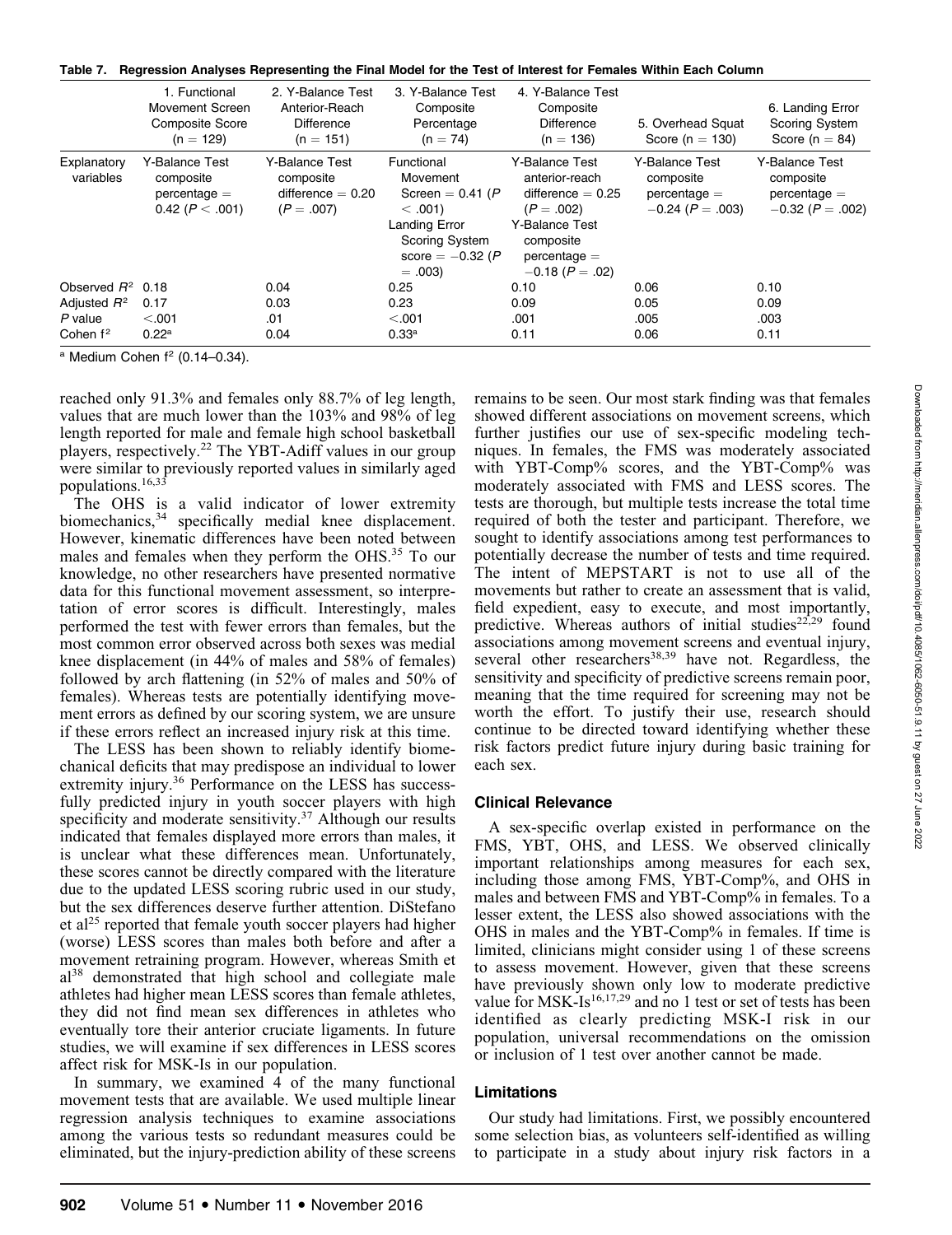military environment. Volunteers could have been concerned about their injury risk and, therefore, not representative of the applicant population as a whole. Conversely, it was also possible that the most fit volunteered, and individuals who were concerned about injury risk did not want to participate. Regardless, all participants were cleared by MEPS personnel and their respective service to begin training; thus, the introduction of any additional bias was not likely. Second, not all participants were tested by the same individual, so intertester differences could have emerged. However, given that we had more than 1000 volunteers and ample statistical power to detect true differences, these effects most likely were minimal. In future studies, we will determine the relevance of our findings.

## **CONCLUSIONS**

The FMS, YBT, OHS, and LESS are easy-to-perform clinical screens used to identify multijoint, multisegmental integrated movement patterns that may place applicants at risk for MSK-Is during basic training. Sex-specific overlap appears to exist in these assessments. In future work, we will examine if 1 screen or a combination of movements derived from the multiple screens is most predictive of MSK-Is in our cohort during basic training. Such findings could lead to the development of injury-prevention efforts that address these risk factors before individuals enter basic training. The culmination of these efforts could not only contain the already high training and medical costs, but more importantly, potentially protect future service members from preventable MSK-Is.

# REFERENCES

- 1. Marin R. Physical medicine and rehabilitation in the military: Operation Iraqi Freedom. Mil Med. 2006;171(3):185–188.
- 2. Devlin JD, Knapik JJ, Solomon Z, et al. Incidence of admission to the Physical Training and Rehabilitation Programs in Initial Entry Training during fiscal year 2011. Mil Med. 2014;179(5):547–552.
- 3. Gary JK, ed. Accession Medical Standards Analysis & Research Activity: 2010 Annual Report. Silver Spring, MD: Division of Preventive Medicine, Walter Reed Army Institute of Research. http:// www.amsara.amedd.army.mil/Documents/AMSARA\_AR/ AMSARA\_AR\_2010.PDF. Published 2010. Accessed April 8, 2015.
- 4. Department of the Army. Prevention and Control of Musculoskeletal Injuries Associated With Physical Training. Technical Bulletin Medical 592. Washington, DC: Headquarters, Department of the Army; May 2011. http://www.usariem.army.mil/assets/docs/ publications/guidance/tbmed592\_musculoskeletal\_injuries.pdf. Accessed April 8, 2015.
- 5. Niebuhr DW, Powers TE, Li Y, Millikan AM. Morbidity and attrition related to medical conditions in recruits. In: DeKoning BL, ed. Recruit Medicine. Textbooks of Military Medicine. Washington, DC: Borden Institute; 2006:59–79.
- 6. Accession Medical Standards Analysis & Research Activity (AMSARA). Walter Reed Army Institute of Research, Accession Medical Standards Analysis & Research Activity Web site. http:// www.amsara.amedd.army.mil/Default.aspx. Updated April 1, 2015. Accessed April 8, 2015.
- 7. Altarac M, Gardner JW, Popovich RM, Potter R, Knapik JJ, Jones BH. Cigarette smoking and exercise-related injuries among young men and women. Am J Prev Med. 2000;18(suppl 3):96-102.
- 8. Henderson NE, Knapik JJ, Shaffer SW, McKenzie TH, Schneider GM. Injuries and injury risk factors among men and women in U.S.

Army Combat Medic Advanced individual training. Mil Med. 2000; 165(9):647–652.

- 9. Knapik JJ, Sharp MA, Canham-Chervak M, Hauret K, Patton JF, Jones BH. Risk factors for training-related injuries among men and women in basic combat training. Med Sci Sports Exerc. 2001;33(6): 946–954.
- 10. Bullock SH, Jones BH, Gilchrist J, Marshall SW. Prevention of physical training-related injuries recommendations for the military and other active populations based on expedited systematic reviews. Am J Prev Med. 2010;38(suppl 1):S156–S181.
- 11. Jones BH, Knapik JJ. Physical training and exercise-related injuries: surveillance, research and injury prevention in military populations. Sports Med. 1999;27(2):111-125.
- 12. Ruscio BA, Jones BH, Bullock SH, et al. A process to identify military injury prevention priorities based on injury type and limited duty days. Am J Prev Med. 2010;38(suppl 1):S19-S33.
- 13. Niebuhr DW, Scott CT, Powers TE, et al. Assessment of recruit motivation and strength study: preaccession physical fitness assessment predicts early attrition. Mil Med. 2008;173(6):555–562.
- 14. Bedno SA, Cowan DN, Urban N, Niebuhr DW. Effect of preaccession physical fitness on training injuries among US Army recruits. Work. 2013;44(4):509–515.
- 15. Chorba RS, Chorba DJ, Bouillon LE, Overmyer CA, Landis JA. Use of a functional movement screening tool to determine injury risk in female collegiate athletes. N Am J Sports Phys Ther. 2010;5(2):47– 54.
- 16. Smith CA, Chimera NJ, Warren M. Association of Y balance test reach asymmetry and injury in Division I athletes. Med Sci Sports Exerc. 2015;47(1):136–141.
- 17. O'Connor FG, Deuster PA, Davis J, Pappas CG, Knapik JJ. Functional movement screening: predicting injuries in officer candidates. Med Sci Sports Exerc. 2011;43(12):2224–2230.
- 18. Cook G, Burton L, Hoogenboom BJ, Voight M. Functional movement screening: the use of fundamental movements as an assessment of function. Part 2. Int J Sports Phys Ther. 2014;9(4): 549–563.
- 19. Cook G, Burton L, Hoogenboom BJ, Voight M. Functional movement screening: the use of fundamental movements as an assessment of function. Part 1. Int J Sports Phys Ther. 2014;9(3): 396–409.
- 20. Minick KI, Kiesel KB, Burton L, Taylor A, Plisky P, Butler RJ. Interrater reliability of the Functional Movement Screen. J Strength Cond Res. 2010;24(2):479–486.
- 21. Plisky PJ, Gorman PP, Butler RJ, Kiesel KB, Underwood FB, Elkins B. The reliability of an instrumented device for measuring components of the Star Excursion Balance Test. N Am J Sports Phys Ther. 2009;4(2):92–99.
- 22. Plisky PJ, Rauh MJ, Kaminski TW, Underwood FB. Star Excursion Balance Test as a predictor of lower extremity injury in high school basketball players. J Orthop Sports Phys Ther. 2006;36(12):911–919.
- 23. Clark MA, Lucett SC, Sutton BG, eds. NASM Essentials of Corrective Exercise Training. Burlington, MA: Jones & Bartlett Learning, LLC; 2013.
- 24. Padua DA, Boling MC, Distefano LJ, Onate JA, Beutler AI, Marshall SW. Reliability of the Landing Error Scoring System-real time, a clinical assessment tool of jump-landing biomechanics. J Sport Rehabil. 2011;20(2):145–156.
- 25. DiStefano LJ, Padua DA, DiStefano MJ, Marshall SW. Influence of age, sex, technique, and exercise program on movement patterns after an anterior cruciate ligament injury prevention program in youth soccer players. Am J Sports Med. 2009;37(3):495-505.
- 26. Gabriner ML, Houston MN, Kirby JL, Hoch MC. Contributing factors to Star Excursion Balance Test performance in individuals with chronic ankle instability. Gait Posture. 2015;41(4):912-916.
- 27. Teyhen DS, Riebel MA, McArthur DR, et al. Normative data and the influence of age and gender on power, balance, flexibility, and